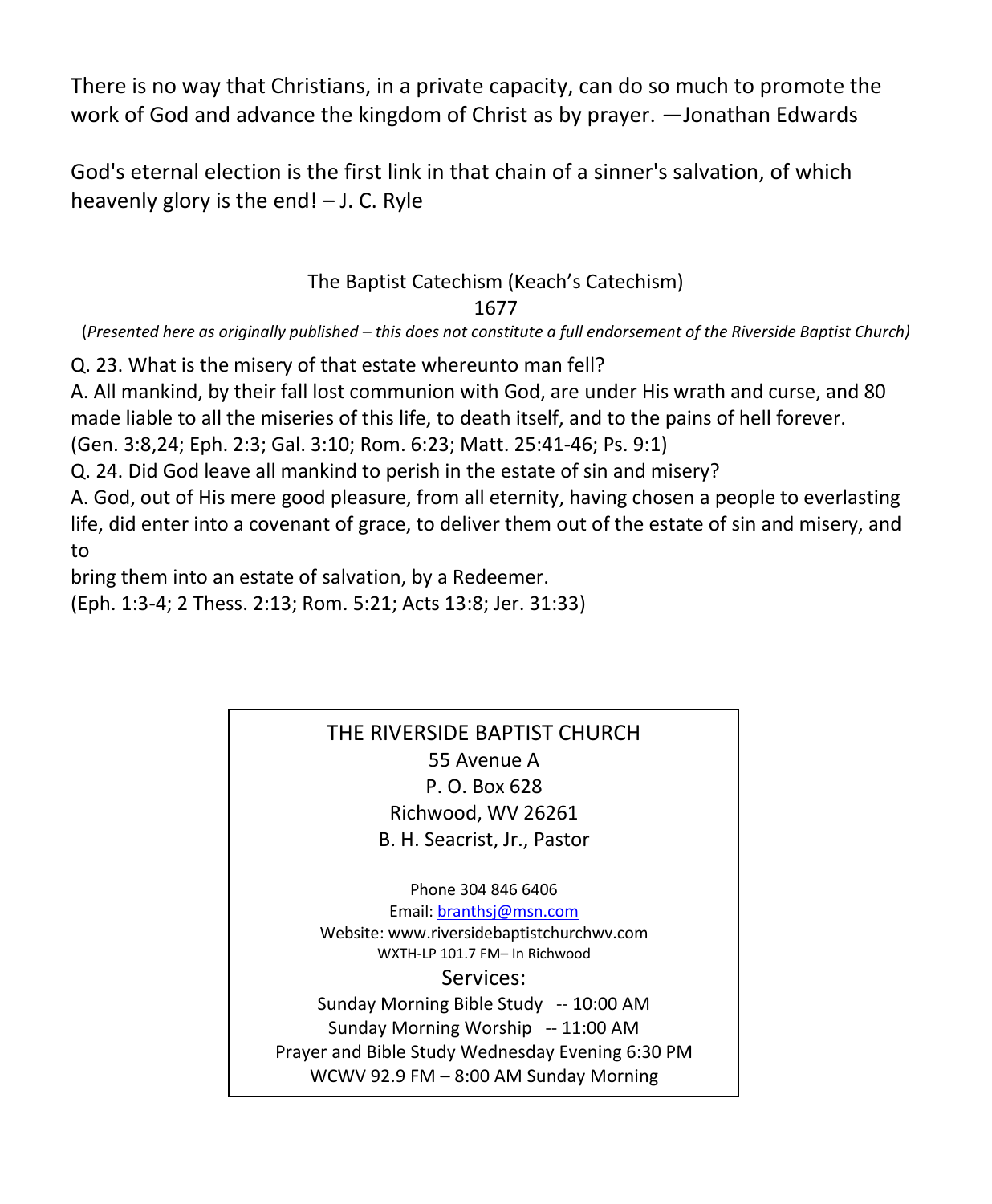Volume 15, No. 24 June 12, 2022

---------------------------------------------------------------------------------------------------------------------------------------------

## OUR INFINITE RESOURCE

*Ask, and it shall be given you; seek, and ye shall find; knock, and it shall be opened unto you: For every one that asketh receiveth; and he that seeketh findeth; and to him that knocketh it shall be opened. (Matthew 7:7-8)*

As our Lord neared the conclusion of the Sermon on the Mount, He addressed many essential issues pertaining to the life that would be faced by all true believers. This passage, as much as is the pattern for prayer given them in Matthew 6:5-13, indicative of a personal relationship with the Father. He uses the illustration of a father providing for his children in the verses that follow. We not only see here a precious promise given but are also made to see the desire of the Father toward us. It is troubling then to note that we so often fail to avail ourselves of that which is promised. The commands here given are with a sense of immediate and continuous need.

In the preceding verses He dealt with man's relationship to man and then declares to them that the needs to face such trials find their provision in the Father through Him. So, we are given three simple commands. Simple, yet profound in the thought that we might approach our God in this manner. And a precious outcome is promised. Thus, we ask where is such praying with subsequent action to be found? True belief is aggressive and sensitive to its needs. It also realizes that God alone, in Christ alone is our only resource.

Of need – we ask; of discovery – we seek; of opportunity – we knock. David Brown (JFB) wrote: "Though there seems evidently a climax here, expressive of more and more importunity,

yet each of these terms used presents what we desire of God in a different light. We ask for what we wish; we seek for what we miss; we knock for that from which we feel ourselves shut out. Answering to this threefold representation is the triple assurance of success to our believing efforts. "But ah!" might some humble disciple say, "I cannot persuade myself that I have any interest with God." To meet this, our Lord repeats the triple assurance He had just given, but in such a form as to silence every such complaint." Perhaps the missing element with many is "importunity." A secular definition of the word is persistence to the point of annoyance. We are encouraged to importunity in matters of faith and in our sense of need before God. Our Lord related two parables to encourage it. This passage is easily memorized but difficult to apply.

We have precious encouragement throughout to ask. Our Lord so encouraged the woman at the well in that which is most important: *Jesus answered and said unto her, If thou knewest the gift of God, and who it is that saith to thee, Give me to drink; thou wouldest have asked of him, and he would have given thee living water. (John 4:10)*. While we normally think here of salvation, being born again, we continue to drink of that living water. Should we not ask all the more in that we have been made to know the gift of God?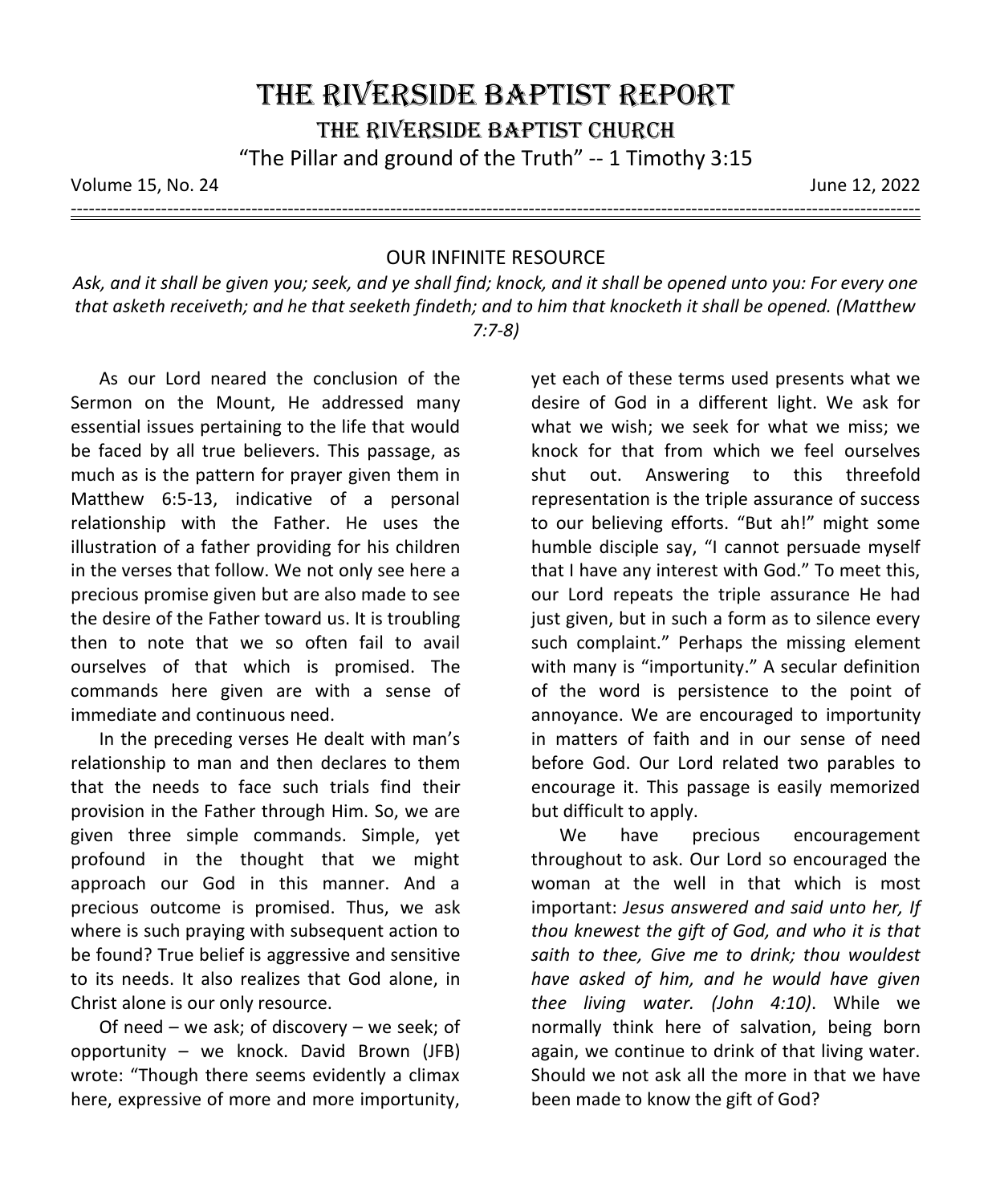"We ask for what we wish." Our Lord, looking to the need of faith encouraged faith, in saying, *And all things, whatsoever ye shall ask in prayer, believing, ye shall receive. (Matthew 21:22)*. We are reminded of the wish of Solomon for wisdom and marvel at that which was witnessed in his life. The Psalmist described a special need for preparation in writing, *LORD, thou hast heard the desire of the humble: thou wilt prepare their heart, thou wilt cause thine ear to hear: (Psalms 10:17)*. Again, we pray for deliverance but with a motive: *And call upon me in the day of trouble: I will deliver thee, and thou shalt glorify me. (Psalms 50:15)*. We are shown the contrast by the actions of the Laodicean Church as they see no reason to ask. James wrote, "Ye have not because ye ask not…" Are we asking? Are we asking with importunity?

The setting of priorities with many seems to be an issue. Our Lord set that in order for us in the well-known directive to "…seek ye first the Kingdom of God, and His righteousness; and all these things shall be added unto you." Again, from David Brown, "we seek for what we miss." Believers are seekers after God and the things of God by virtue of the new nature given them in regeneration. They crave the very presence of God: *When thou saidst, Seek ye my face; my heart said unto thee, Thy face, LORD, will I seek. (Psalms 27:8)*. The desire to know from Him and thus seek to know and cry unto Him, "Blessed art thou, O Lord: teach me Thy statutes." There is the joy of discovery to be known by true seekers: *The humble shall see this, and be glad: and your heart shall live that seek God. (Psalms 69:32)*. The ultimate reward in seeking is declared by Paul to the Romans in writing, "To

them who by patient continuance in well doing seek for glory and honor and immortality, eternal life. Let it not be said of us, "there is none that understandeth, there is none that seeketh after God; rather let us be diligent seekers.

Paul requested of the Colossians that they pray "that God would open unto us a door of utterance, to speak the mystery of Christ…" He sensed opposition and closed doors. What do we do to gain entrance into a building? We knock. The thought here was ably grasped by Paul on his missionary journey as he came to Troas. A door was opened, and he was soon in Philippi and from there many doors were opened. But they knocked. To the church at Philadelphia this word was given: *I know thy works: behold, I have set before thee an open door, and no man can shut it: for thou hast a little strength, and hast kept my word, and hast not denied my name. (Revelation 3:8)*.

As I read of men in the past continuing in prayer for hours, I am ashamed of how little, by comparison, that I do pray. The example is ever before us in the Word of God. The most important is that of our Lord who prayed all night and agonized in prayer at the prospect of the cross. We must ask, for what do we wish? What is it that we miss and for what are we longing? From what do we feel shut out from? We are instructed to ask, seek, and knock and to do so as we are bidden by our Lord being assured by our Loving Father. "If ye being evil know how to give good gifts unto your children, how much more shall your Father which is in Heaven give good things to them that ask Him?" *bhs*

Someone has pointed out that God had sent Moses to instruct His people, Isaiah to proclaim good news, Jeremiah to weep, but then at the right time He came Himself—in person, in the flesh, visible, audible, wooing, warning, pleading, offering rest to all the world's weary. -- Geoffrey Thomas